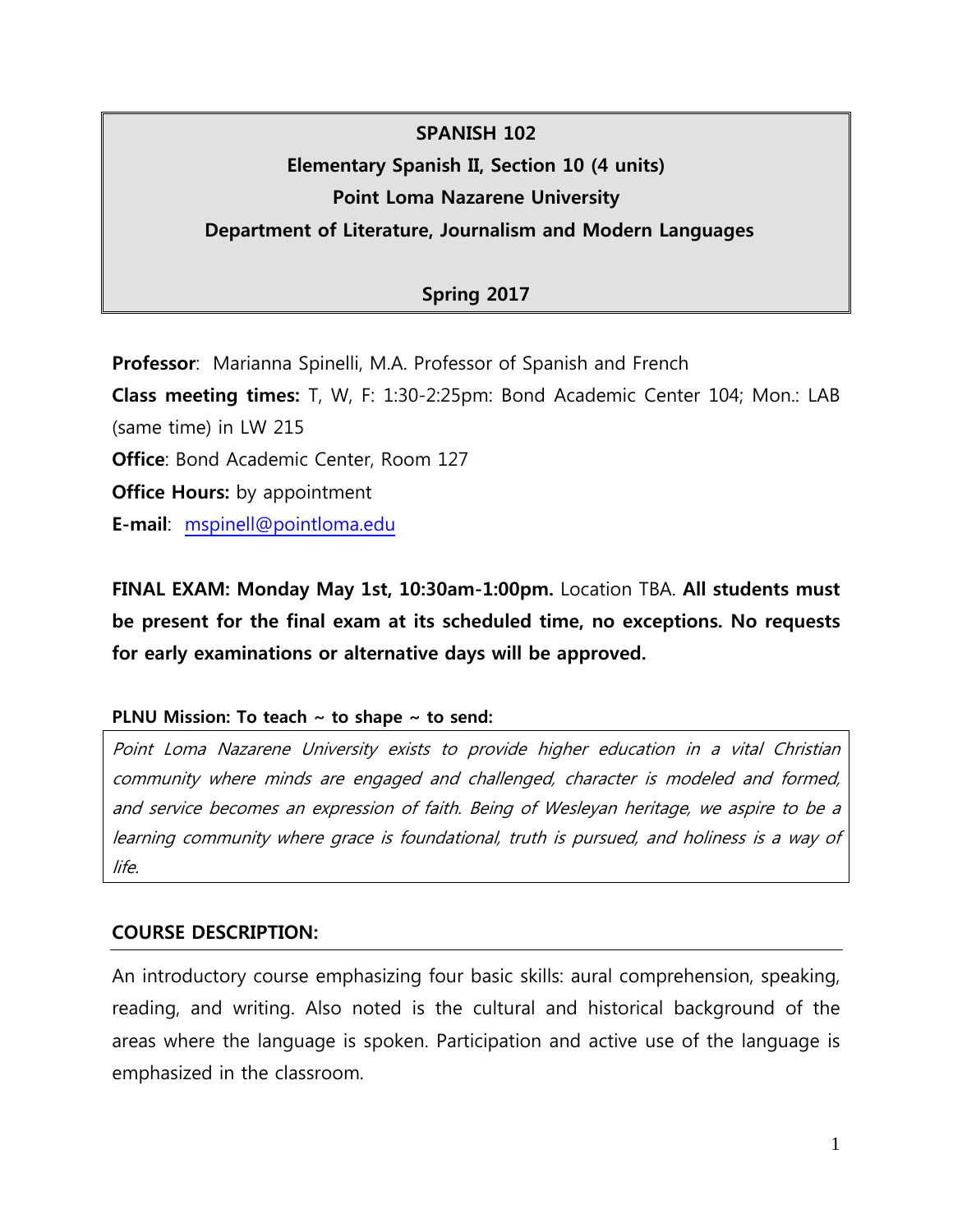# **GENERAL EDUCATION COURSE:**

Elementary Spanish is one of the components of the General Education program at PLNU, under the category of *Seeking Cultural Perspectives*. By including this course in a common educational experience for undergraduates, the faculty supports the survey of human endeavors from a historical, cultural, linguistic and philosophical perspective, including developing critical appreciation of human expression—both artistic and literary.

# **COURSE LEARNING OUTCOMES:**

By the end of the SPA 101-102 sequence, students will be able to…

1. Speak Spanish at the mid to high novice level using basic formulaic and memorized materials within the student's own experience.

2. Comprehend basic connected discourse that uses vocabulary and grammar within the student's own experience.

3. Write discrete sentences as well as simple connected paragraphs using memorized vocabulary and grammar structures.

4. Read cultural readings that employ familiar vocabulary and cognates as well as learned grammatical structures.

5. Demonstrate comprehension of basic cultural mores and patterns of living of the target culture(s) studied.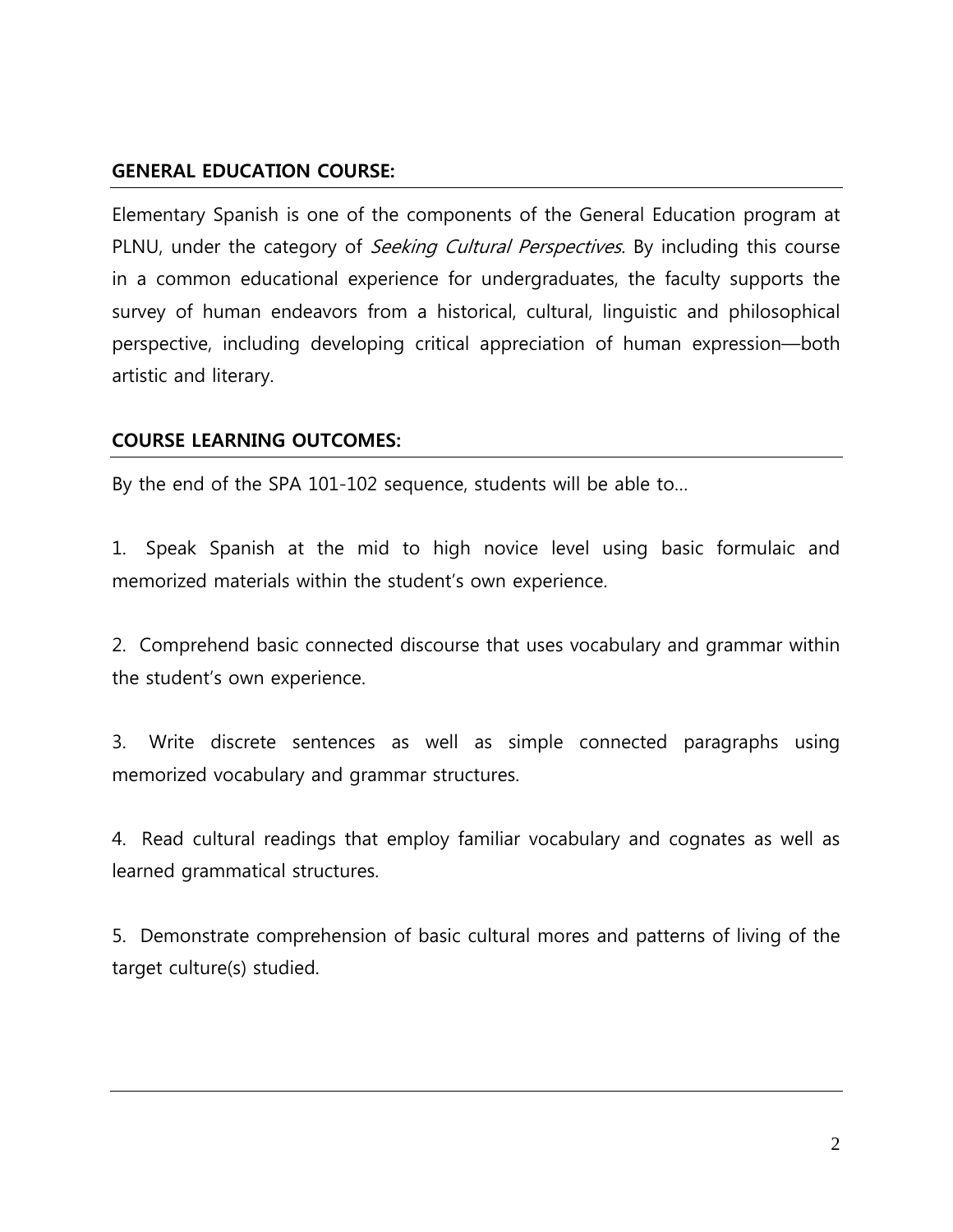# **REQUIRED TEXTS:**

PORTALES Code (12 months). \*It is optional to get the loose-leaf edition if you prefer having a hard copy.

Complete packaged course materials are available only at the Point Loma campus bookstore and online via Point Loma's custom VHL store site.

For the best price and free shipping, go to:

<http://vistahigherlearning.com/store/pointloma.htm>

#### **Recommended Texts:**

- A good Spanish/English dictionary. (Un buen diccionario español/inglés, tal como Larousse, Oxford, University of Chicago o Harper Collins).

- Kendris, Christopher. 501 Spanish Verbs:(With CD-ROM) Fully Conjugated in All the Tenses and Moods in a New Easy-To-Learn Format. 7<sup>th</sup> edition, Barrons Educational Series, 2010.

- Spinelli, Emily. English Grammar for Students of Spanish: The Study Guide for Those Learning Spanish. 6<sup>th</sup> edition, Olivia and Hill Press, 2007.

wordreference.com : A good online dictionary, also available as an app for your smartphone.

#### **GRADING:**

The final grade is based on the following scale: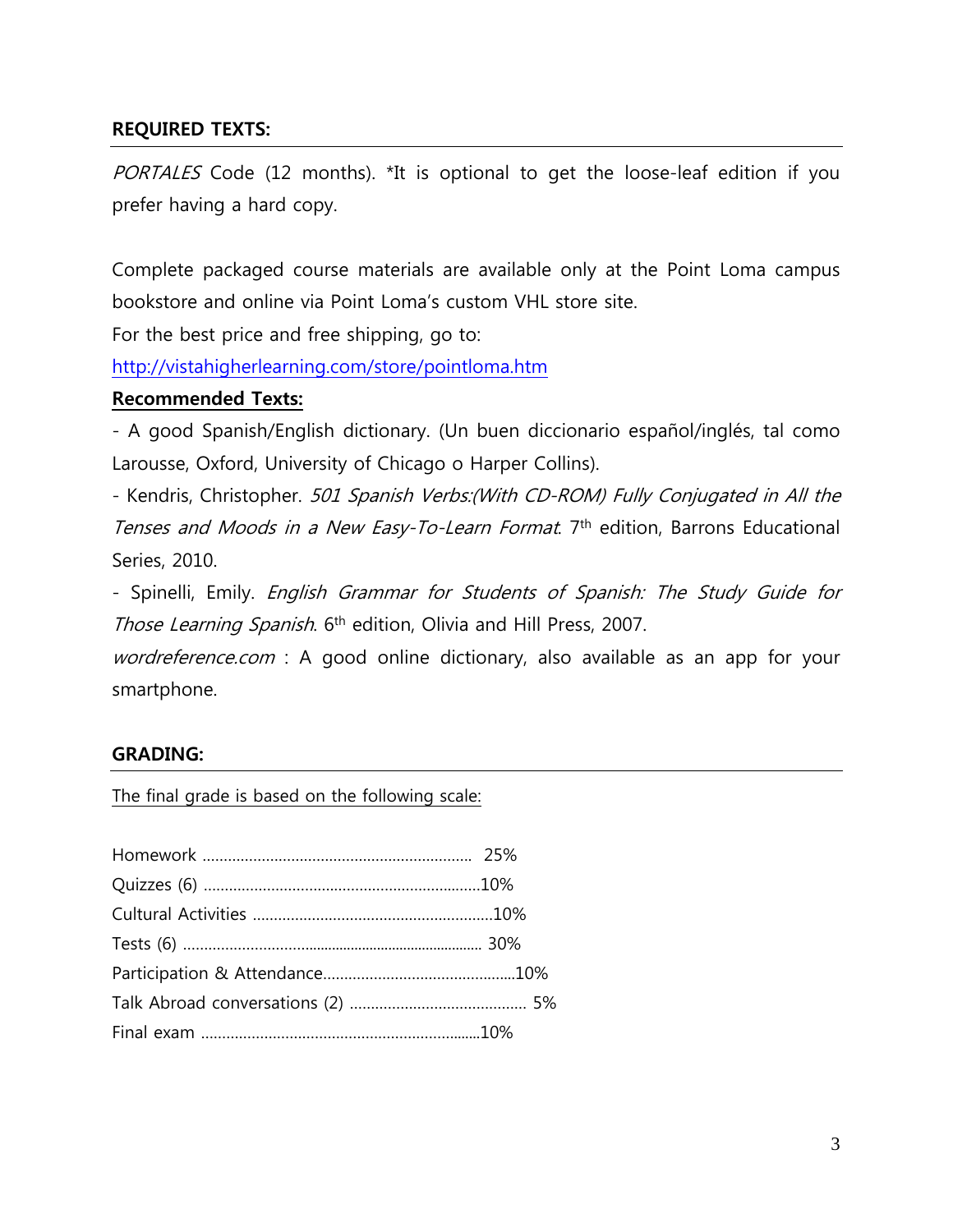# **Grading Scale:**

| $93 - 100 = A$ | $83 - 86 = B$   | $73 - 76 = C$   | $63 - 66 = D$ |          |     |
|----------------|-----------------|-----------------|---------------|----------|-----|
| $90-92 = A$    | $80 - 82 = B -$ | $70 - 72 = C -$ | $60-62 = D$   |          |     |
| $87-89 = B +$  | $77 - 79 = C +$ | $67-69 = D+$    | በ-59          | $\equiv$ | - F |

## **TESTS and QUIZZES**

There is a test for every chapter. It is imperative to do a thorough review before each test since the material is cumulative. Your lowest test grade will be dropped. There is a short vocabulary quiz for each chapter. Your lowest grade will be dropped.

There are no make-up tests or quizzes.

## **HOMEWORK, INCOMPLETES, and LATE ASSIGNMENTS**

All assignments are to be submitted when they are due; the majority of homework and study material is done on the *Portales* site. There is no partial credit for late work. \*Accent marks count. It is your responsibility to keep up with the homework and arrive in class well prepared for the day's lesson and practice. In order to meet the requirements of this 4 unit course and perform well, there is an expectation of 6-8 hours of homework per week. Incompletes will only be assigned in extremely unusual circumstances.

#### **TALK-ABROAD CONVERSATIONS (2)**

You will sign up on<https://talkabroad.com/> for 2 separate 30 minute conversations with a native Spanish speaker. Codes for purchase at bookstore, then you register for the correct Spinelli section. **Appointments for the conversations must be scheduled at least 36 hours in advance. Y**ou will prepare an interview-style conversation based on the vocabulary and grammar that we cover in class. You are responsible for preparing your questions and personal answers and for choosing a partner and scheduling the 30-minute video-chat. One conversation must be completed by mid-term and the second one is to be completed by the end of the semester.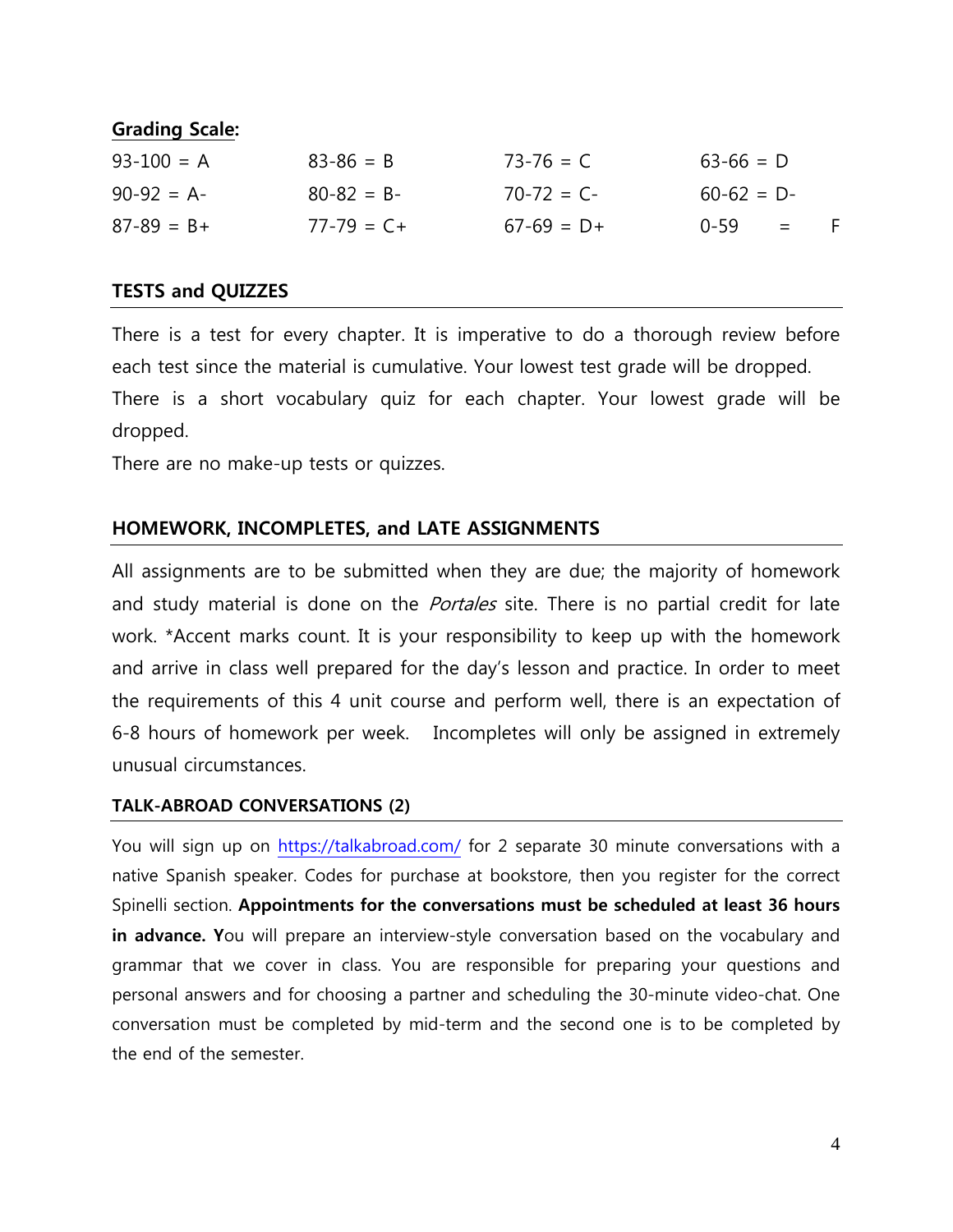#### **CULTURAL CREDIT**

Students will be required to participate in **4** different cultural activities. Students can participate in the Student Ministry volunteer opportunities, Ministry with Mexico day or overnight trips, Border pilgrimage, attend a Spanish church service, attend cultural events such as art exhibits, dance classes, film festivals, performances and shows, or other activities put on by the community for the community. All activities must include proof of attendance (church program, photographs of yourself at event and of the event, ticket stubs, invoices, etc.) and a brief description of what you did (about one page per event including images). You will turn in all culture materials together at the end of the semester with a title page and index detailing your activities.

#### **FINAL EXAMINATION POLICY**

Successful completion of this class requires taking the final examination **on its scheduled day**. The final examination schedule is posted on the [Class Schedules](http://www.pointloma.edu/experience/academics/class-schedules) site. No requests for early examinations or alternative days will be approved.

#### **PLNU COPYRIGHT POLICY**

Point Loma Nazarene University, as a non-profit educational institution, is entitled by law to use materials protected by the US Copyright Act for classroom education. Any use of those materials outside the class may violate the law.

#### **USE OF TECHNOLOGY**

Point Loma Nazarene University encourages the use of technology for learning, communication, and collaboration. This course requires access to computers, software programs, and the Internet. At some point during the semester you will have a problem with technology, but these problems will not normally be accepted as excuses for unfinished work. Protect yourself by doing the following: Save work often and make regular backups of files in a different location from the originals,

**\_\_\_\_\_\_\_\_\_\_\_\_\_\_\_\_\_\_\_\_\_\_\_\_\_\_\_\_\_\_\_\_\_\_\_\_\_\_\_\_\_\_\_\_\_\_\_\_\_\_\_\_\_\_\_\_\_\_\_\_\_\_\_\_\_\_\_\_\_\_\_\_\_\_\_\_\_**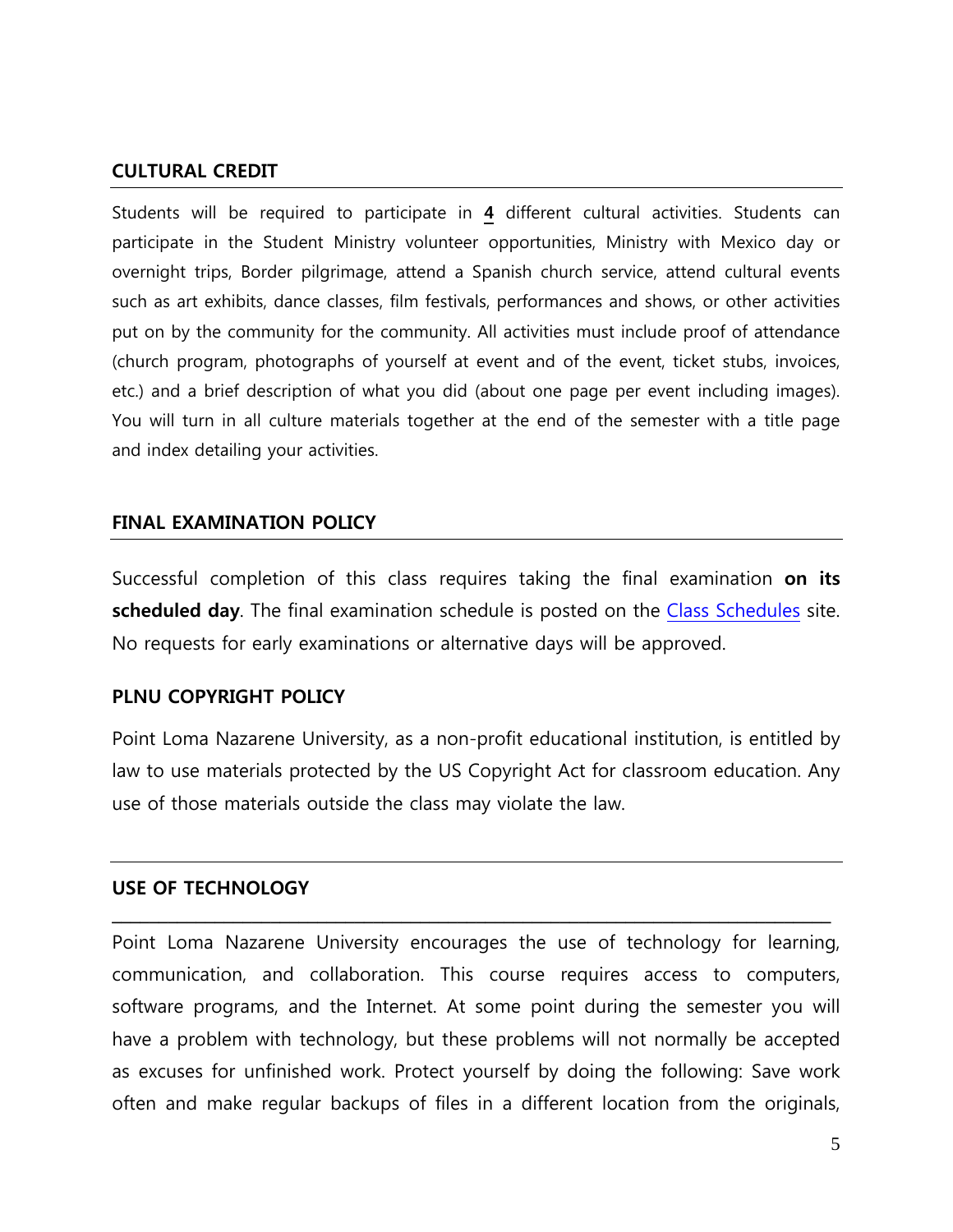plan ahead so that you will have time to use the on-campus computers and printers if necessary, and practice safe computing when surfing the web and checking email.

### **Also:**

- a. If students use their laptop during class no other "file" should be open on the reader other than the class text/reading.
- b. **All other electronics must be muted or turned off for the entire class period**.
- c. You are responsible for checking your PLNU email account and Canvas for electronic messages from me. You are fully accountable for all course material, communications and assignments distributed via email or posted in Canvas.
- d. If you do not own a computer, there are computers accessible to you in all PLNU's computer labs. Contact PLNLU's Helpdesk for further information.
- e. Students must maintain their class schedules. Should a student need arise to drop a course, they are responsible to drop the course (provided the drop date meets the stated calendar deadline established by the university) and to complete all necessary official forms (online or paper). Failing to attend and/or to complete required forms may result in a grade of F on the student's official transcript.

# **PLNU ACADEMIC HONESTY POLICY**

Students should demonstrate academic honesty by doing original work and by giving appropriate credit to the ideas of others. Academic dishonesty is the act of presenting information, ideas, and/or concepts as one's own when in reality they are the results of another person's creativity and effort. A faculty member who believes a situation involving academic dishonesty has been detected may assign a failing grade for that assignment or examination, or, depending on the seriousness of the offense, for the course. Faculty should follow and students may appeal using the procedure in the university Catalog. See [Academic Policies](http://catalog.pointloma.edu/content.php?catoid=18&navoid=1278) for definitions of kinds of academic dishonesty and for further policy information.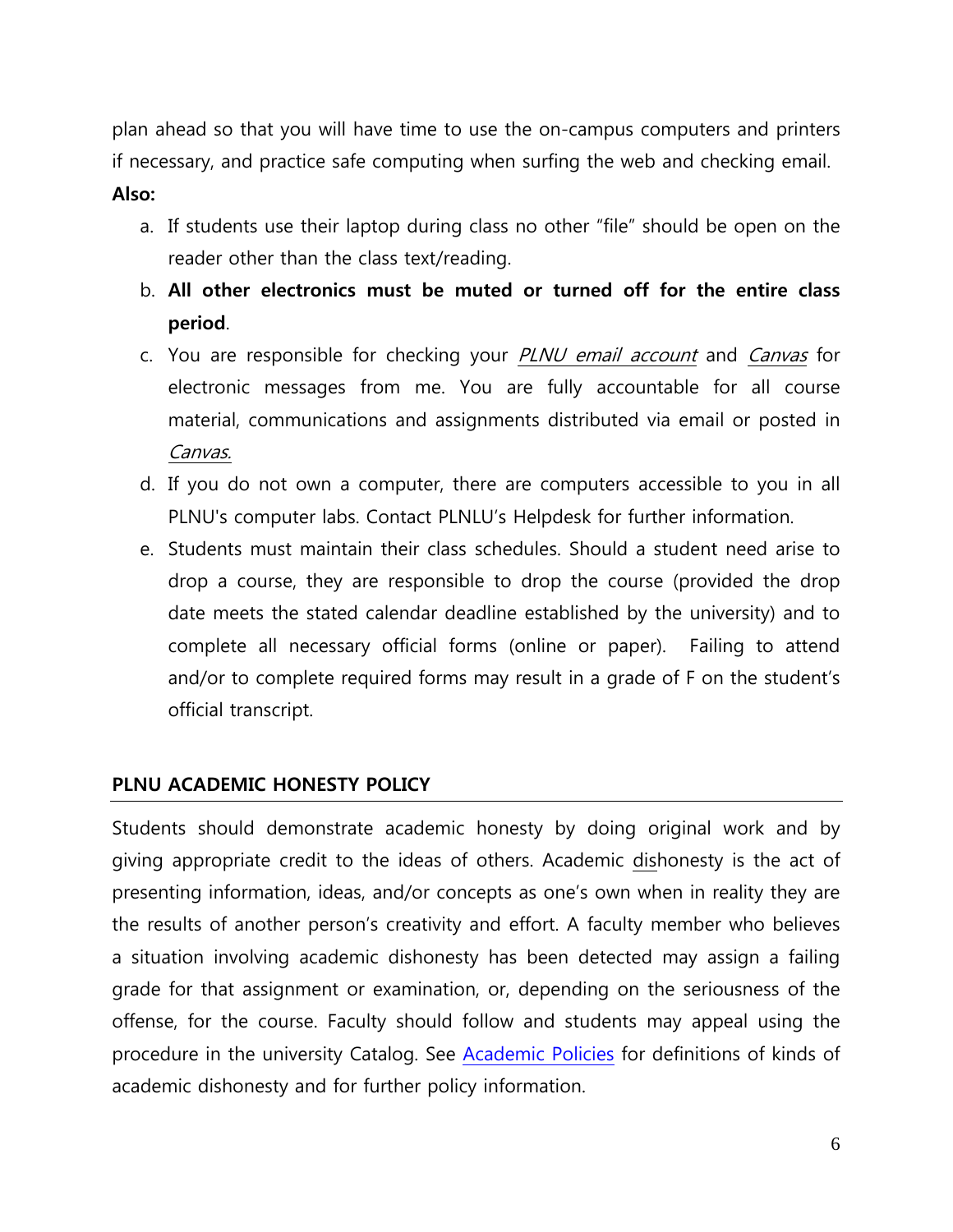# **PLNU ACADEMIC ACCOMMODATIONS POLICY**

If you have a diagnosed disability, please contact PLNU's Disability Resource Center (DRC) within the first two weeks of class to demonstrate need and to register for accommodation by phone at 619-849-2486 or by e-mail at [DRC@pointloma.edu.](mailto:DRC@pointloma.edu) See [Disability Resource Center](http://www.pointloma.edu/experience/offices/administrative-offices/academic-advising-office/disability-resource-center) for additional information.

## **PLNU ATTENDANCE AND PARTICIPATION POLICY**

Regular and punctual attendance at all classes is considered essential to optimum academic achievement. If the student is absent from more than 10 percent of class meetings, the faculty member can file a written report which may result in deenrollment. If the absences exceed 20 percent, the student may be de-enrolled without notice until the university drop date or, after that date, receive the appropriate grade for their work and participation. See [Academic Policies](http://catalog.pointloma.edu/content.php?catoid=18&navoid=1278) in the Undergraduate Academic Catalog.

# **SPECIFIC CLASS ATTENDANCE AND PARTICIPATION POLICY**

Each class period includes mandatory participation in group and pair activities, verbal practice, and learning new grammar skills. Therefore, students are receiving credit for being present and losing that credit if they are absent. For each absence, 1% of the final grade is deducted. Coming late twice equals one absence. Falling asleep in class = Absent. Students are expected to come to class prepared and to be active participants in their own learning for the duration of the class period.

After 10 unexcused absences, students will be notified for possible de-enrollment; after 12 unexcused absences (20% of the class), students will be given an "F" as their final grade.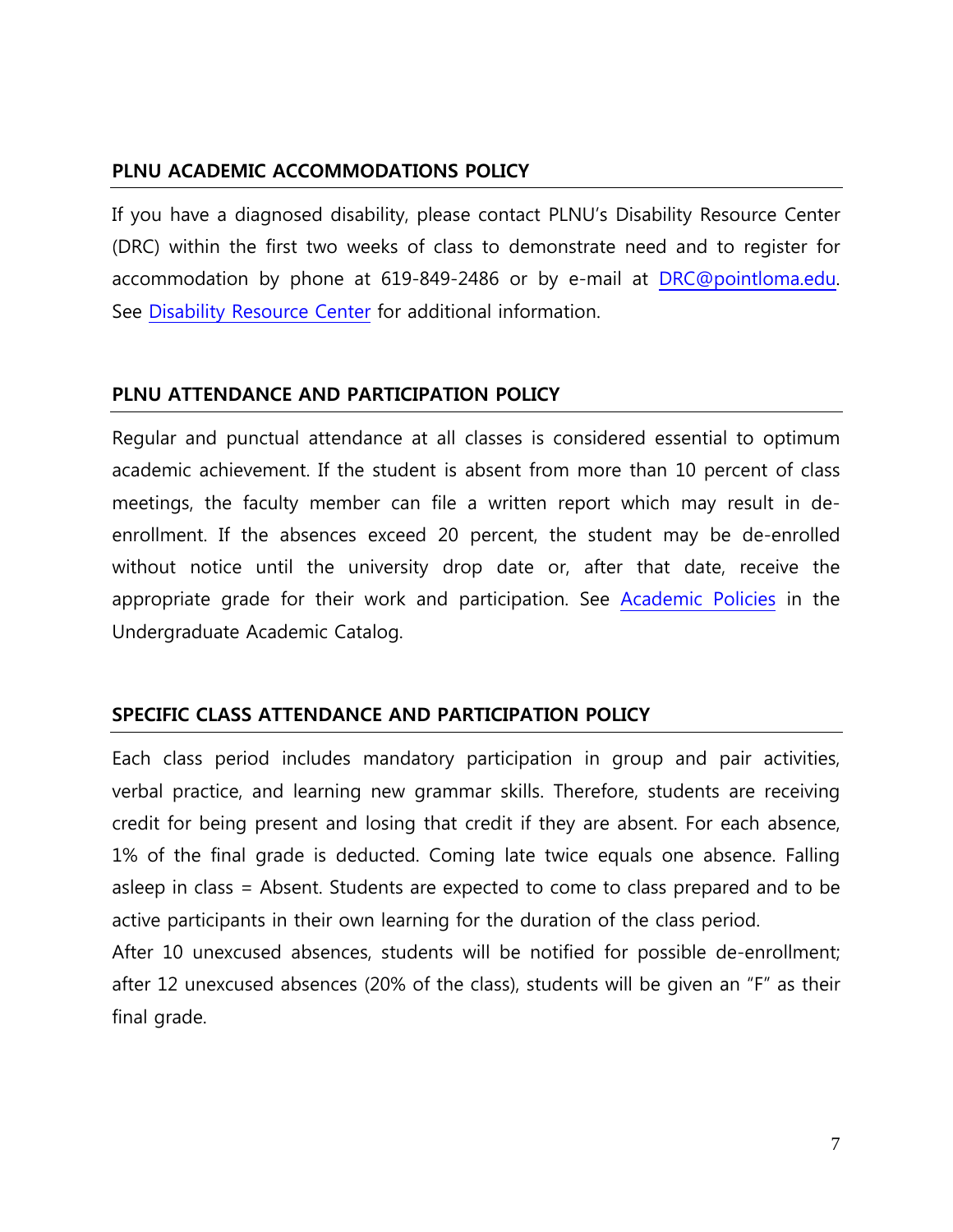Our classroom environment will be one of "mutual respect" and a "community of learning." What this means is that you should not be embarrassed of discouraged to participate—and mistakes will be considered part of the learning process that everyone can benefit from. If you do not understand something, do not hesitate to ask for further explanation. Participation means coming to class with a positive attitude, making original comments in Spanish while not speaking English or getting off task. You will need to bring your online or loose-leaf textbook to class. NOTE: Class time is for engaging in Spanish activities and maximizing our time together. Cell phones or laptops may only be used for relevant in-class activities.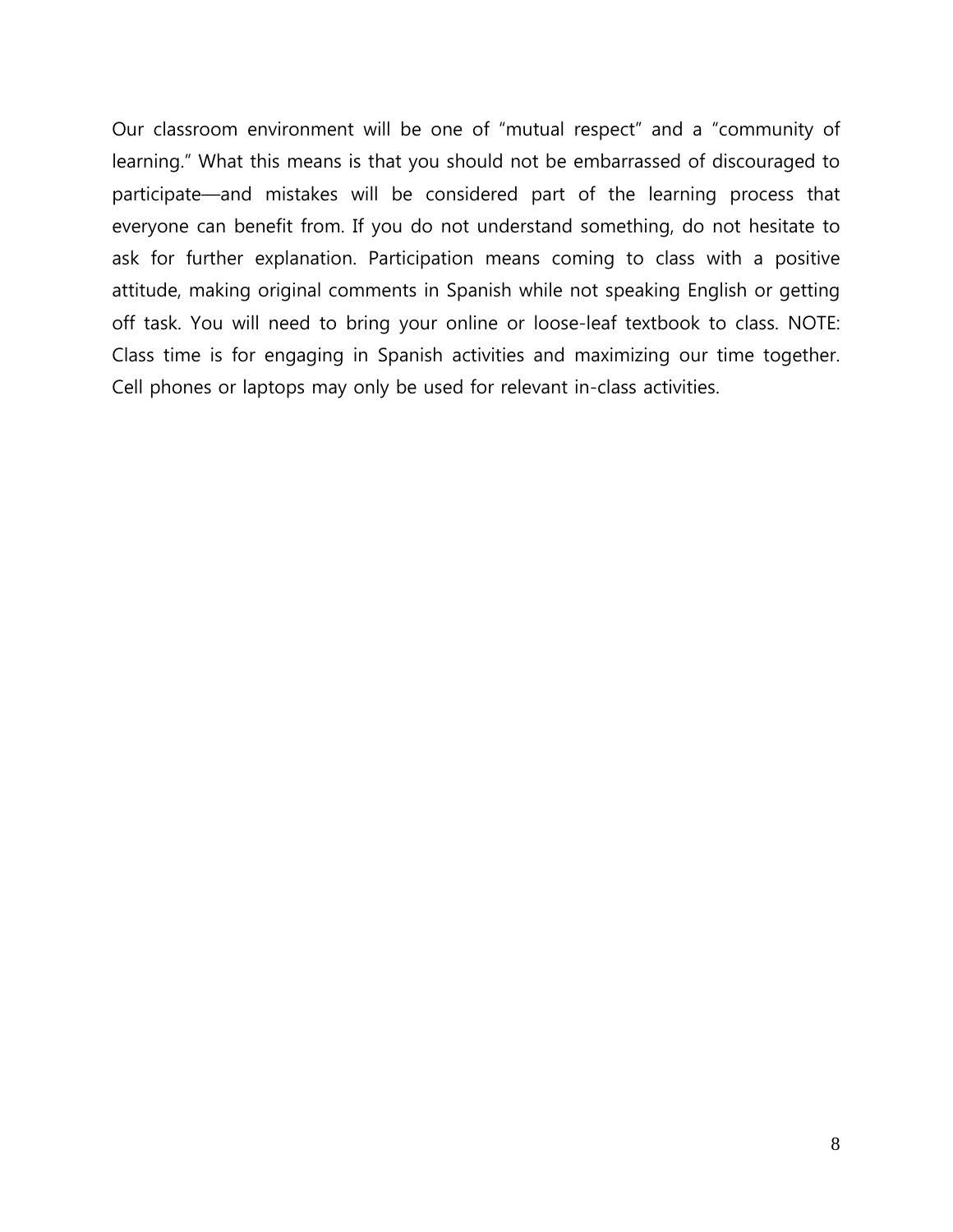# **HORARIO: SPA 102- PRIMAVERA 2017**

| <b>FECHA</b> | <b>EN CLASE</b>           | <b>LEER/ESTUDIAR</b> | <b>TAREA</b>   |
|--------------|---------------------------|----------------------|----------------|
| enero        | LAB: Introducción al      |                      | Toda la tarea  |
|              | plan de estudio           |                      | está en        |
| 10           | Capítulo 9                |                      | vhlcentral.com |
|              | Vocabulario               | pp. 300-301          |                |
|              | Pronunciación             | p. 307               |                |
|              |                           |                      |                |
| 11           | Vocabulario               | pp. 302-303          |                |
|              | Fotonovela                | pp. 304-306          |                |
| 13           | El pretérito              | pp. 310-311          |                |
|              | Lectura                   | p. 308               |                |
|              |                           |                      |                |
| 16           | <b>Martin Luther King</b> |                      |                |
|              |                           |                      |                |
| 17           | Cambio de sentido en      | pp. 314              |                |
|              | el pretérito              |                      |                |
|              | En pantalla               | p. 326               |                |
| 18           | Cambio de sentido en      |                      |                |
|              | el pretérito              | pp. 314              |                |
|              | Flash cultura             | p. 327               |                |
|              |                           |                      |                |
| 20           | Lectura                   | pp. 322-323          |                |
|              | Panorama - Chile          | pp. 328-329          |                |
|              | Recapitulación            | pp. 320-321          |                |
|              |                           |                      |                |
| 23           | <b>LAB: Examen</b>        |                      |                |
|              | capítulo 9                |                      |                |
|              | Gramática y               |                      |                |
|              | vocabulario               |                      |                |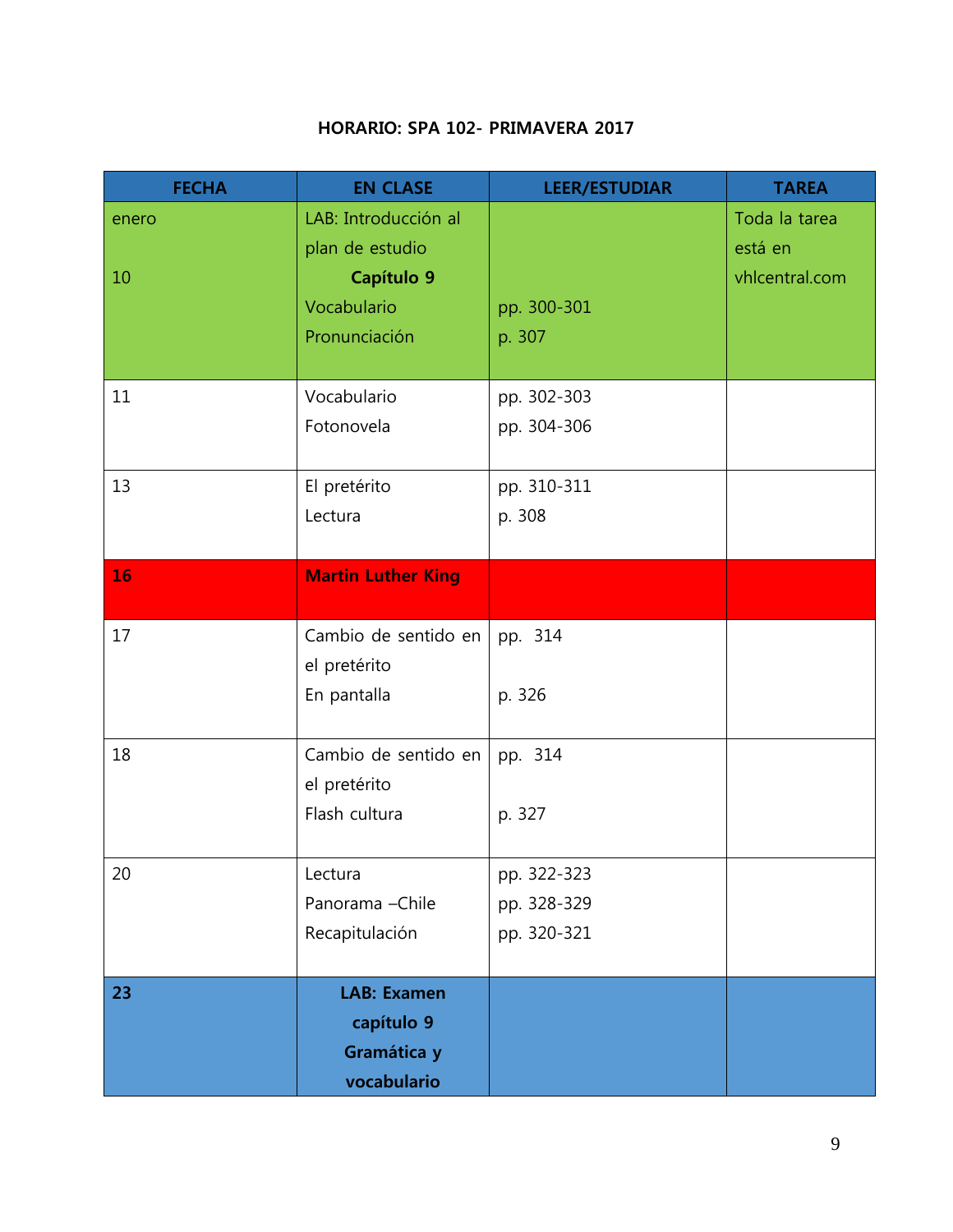| 24                      | Capítulo 10<br>Vocabulario<br>Pronunciación                    | pp. 323-333<br>p. 339                |  |
|-------------------------|----------------------------------------------------------------|--------------------------------------|--|
| 25                      | Vocabulario<br>Fotonovela                                      | pp. 334<br>pp. 336-337               |  |
| 27                      | El imperfecto<br>Lectura                                       | p.342<br>p. 340                      |  |
| 30                      | LAB: El imperfecto<br>Lectura                                  | p. 343<br>p. 341                     |  |
| 31                      | pretérito<br>y el<br>EI<br>imperfecto                          | pp. 346-347                          |  |
| Febrero<br>$\mathbf{1}$ | y el<br>EI<br>pretérito<br>imperfecto<br>Construcción con "se' | pp. 346-347<br>p. 350                |  |
| 3                       | El "se" accidental<br>En Pantalla                              | pp. 350-351<br>p. 362                |  |
| 6                       | LAB<br>El "se" accidental<br>Lectura<br>Flash cultura          | pp. 350-351<br>pp. 358-359<br>p. 363 |  |
| $\overline{7}$          | Recapitulación<br>Panorama<br>Costa<br>Rica                    | pp. 356-357<br>pp. 364-365           |  |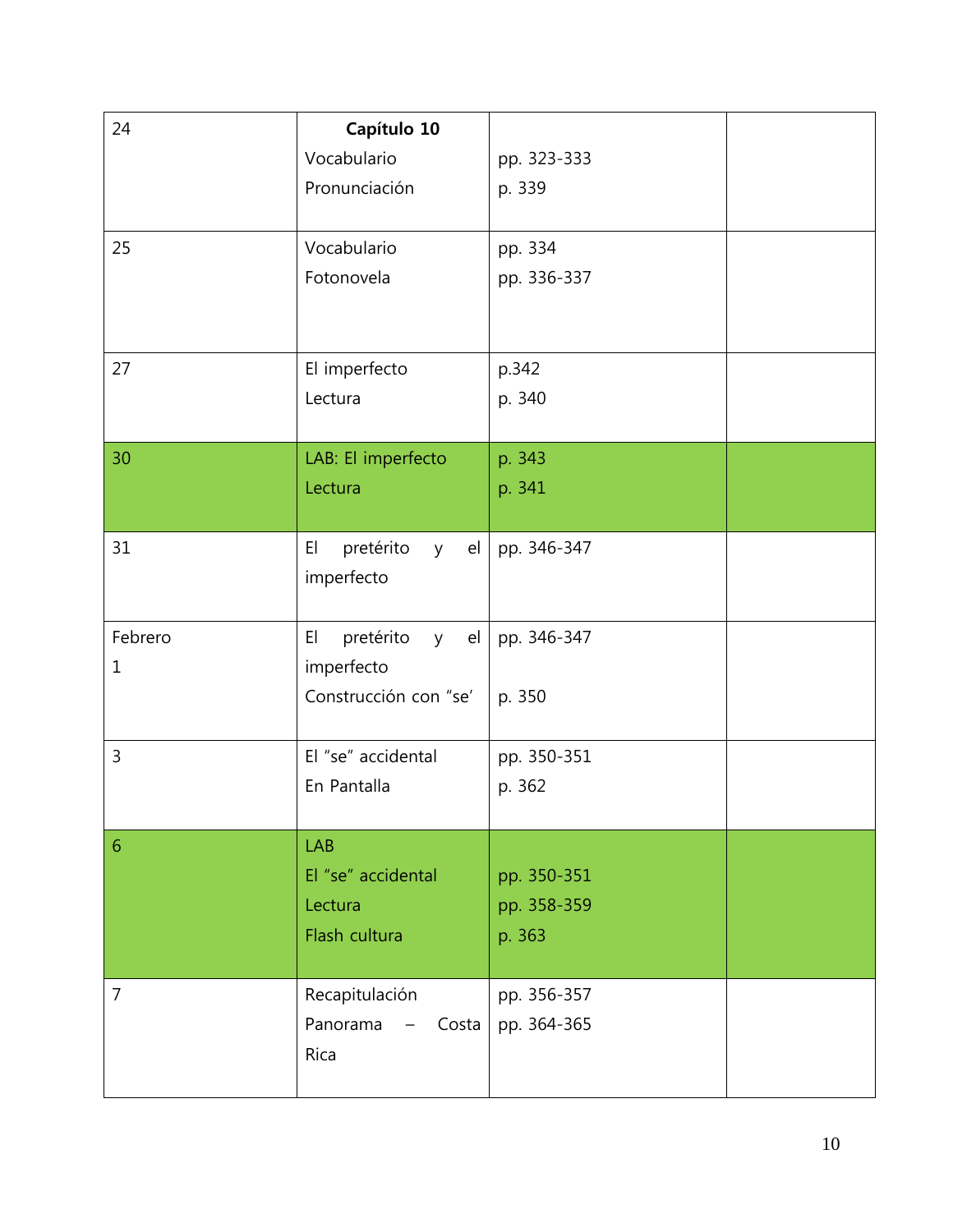| 8  | Examen capítulo 10<br>Gramática y<br>vocabulario   |                                           |  |
|----|----------------------------------------------------|-------------------------------------------|--|
| 10 | Capítulo 11<br>Vocabulario<br>Pronunciación        | pp. 368-369<br>p. 375                     |  |
| 13 | <b>LAB</b><br>Vocabulario<br>Fotonovela            | p. 370<br>pp. 372-373                     |  |
| 14 | Por para<br>Lectura                                | pp. 382-383<br>p. 376                     |  |
| 15 | Por para<br>Lectura                                | pp. 382-383<br>p. 377                     |  |
| 17 | Pronombres reflexivos<br>En pantalla               | pp. 386<br>p. 398                         |  |
| 20 | <b>LAB</b><br>Adjetivos posesivos<br>Flash Cultura | p. 388<br>p. 399                          |  |
| 21 | Pronombres posesivos                               | p. 389                                    |  |
| 22 | Recapitulación<br>Lectura<br>Panorama - Argentina  | pp. 392-393<br>pp. 394-395<br>pp. 400-401 |  |
| 24 | Examen capítulo 11<br>Gramática y                  |                                           |  |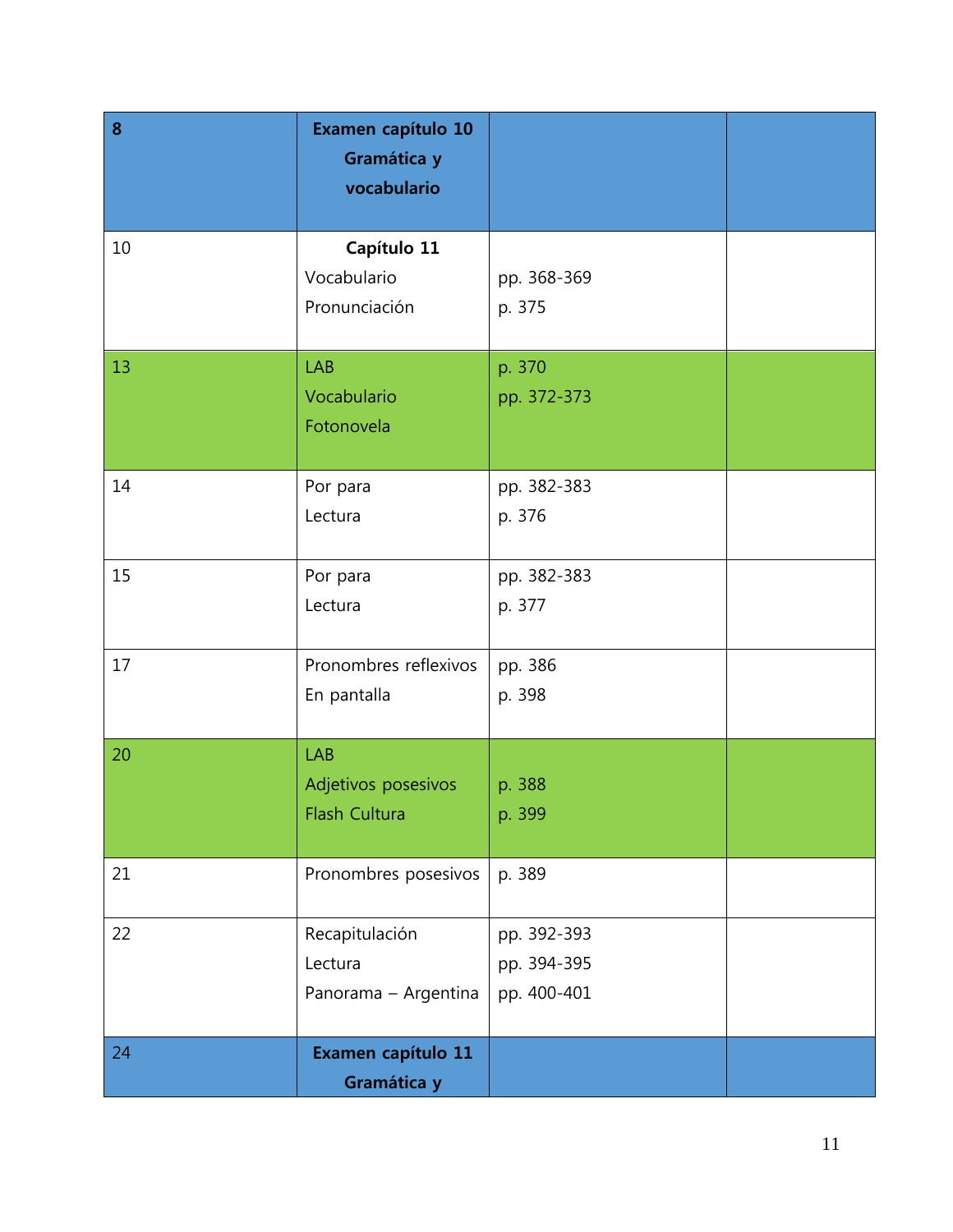|                      | vocabulario                                                                      |                       |                                        |
|----------------------|----------------------------------------------------------------------------------|-----------------------|----------------------------------------|
| 27                   | Capítulo 12<br><b>LAB</b><br>Vocabulario<br>Pronunciación                        | pp. 404-405<br>p. 411 |                                        |
| 28                   | Vocabulario<br>Fotonovela                                                        | p. 406<br>pp. 408-409 |                                        |
| Marzo<br>$\mathbf 1$ | Pronombres relativos<br>Lectura                                                  | pp. 414-415<br>p. 412 |                                        |
| $\overline{3}$       | Subjuntivo regular                                                               | p. 422-423            | Primera<br>conversación<br>Talk abroad |
| $6 - 10$             | <b>Vacaciones de</b><br><b>Primavera</b>                                         |                       |                                        |
| 13                   | LAB<br>Subjuntivo regular<br>Lectura                                             | p. 423<br>p. 413      |                                        |
| 14                   | Subjuntivo irregular                                                             | p. 424                |                                        |
| 15                   | Subjuntivo<br>los<br>con<br>verbos de voluntad y<br>de influencia<br>En pantalla | pp. 426-427<br>p. 436 |                                        |
| 17                   | Subjuntivo<br>los<br>con<br>verbos de voluntad y<br>de influencia                | pp. 426-427           |                                        |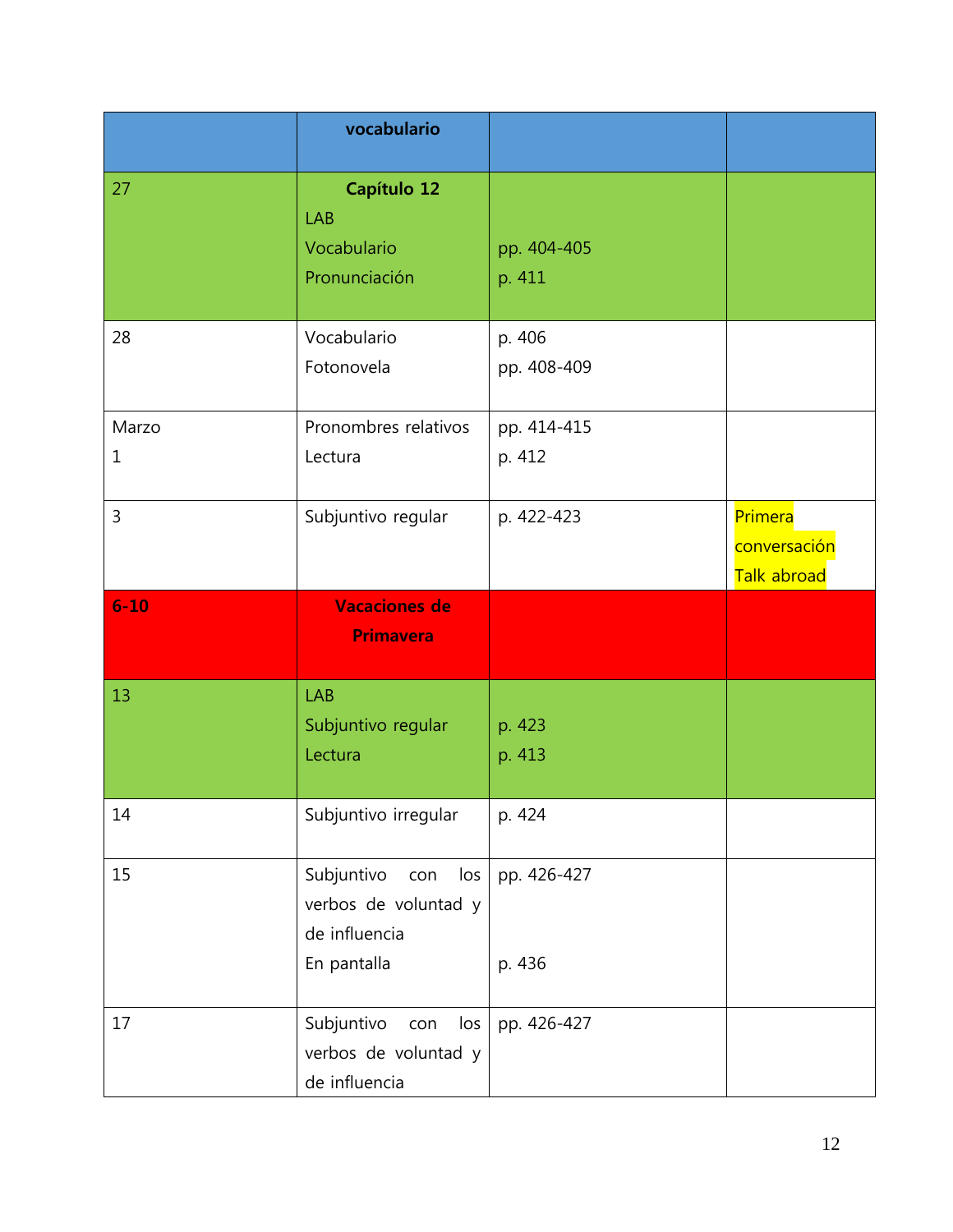|    | Flash cultura                                                    | p. 437                                    |  |
|----|------------------------------------------------------------------|-------------------------------------------|--|
| 20 | <b>LAB</b><br>Recapitulación<br>Lectura<br>Panorama - Panamá     | pp. 430-431<br>pp. 432-433<br>pp. 438-439 |  |
| 21 | Examen capítulo 12<br>Gramática y<br>vocabulario                 |                                           |  |
| 22 | Capítulo 13<br>Vocabulario<br>Pronunciación                      | pp. 442-443<br>p. 449                     |  |
| 24 | Vocabulario<br>Fotonovela                                        | p. 444<br>pp. 446-447                     |  |
| 27 | <b>LAB</b><br>Subjuntivo con los<br>verbos de emoción<br>Lectura | pp. 452-453<br>p. 450                     |  |
| 28 | Subjuntivo<br>con<br>los<br>verbos de emoción<br>Lectura         | p. 453<br>p. 451                          |  |
| 29 | Subjuntivo con duda,<br>desniego,<br>incertidumbre               | pp. 456-457                               |  |
| 31 | Subjuntivo<br>con<br>conjunciones                                | p. 460                                    |  |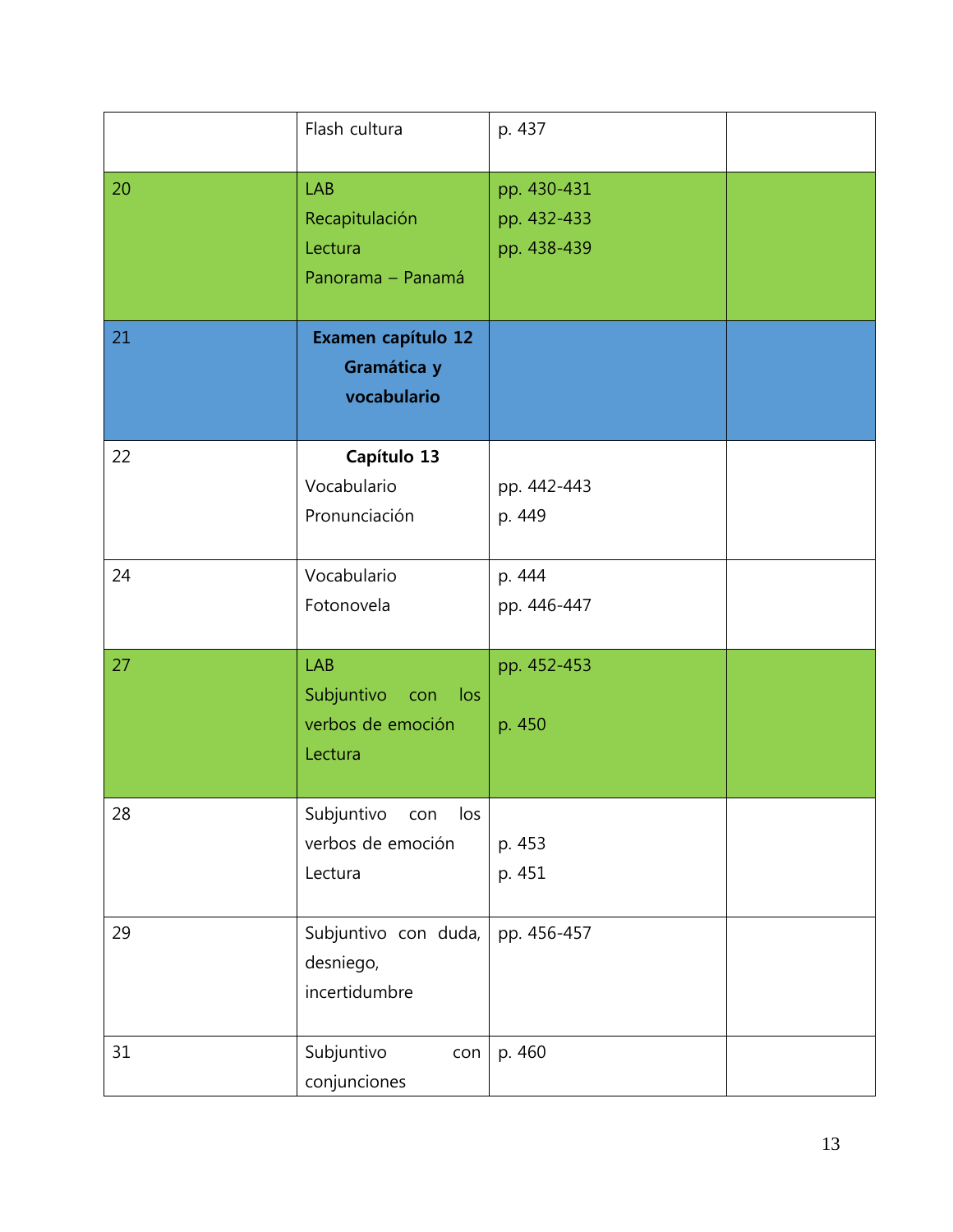|                         | En pantalla                                                               | p. 470                                    |  |
|-------------------------|---------------------------------------------------------------------------|-------------------------------------------|--|
| Abril<br>$\overline{3}$ | <b>LAB</b><br>Subjuntivo<br>$\overline{O}$<br>indicativo<br>Flash cultura | p. 461<br>p. 471                          |  |
| $\overline{4}$          | Recapitulación<br>Lectura<br>Panorama                                     | pp. 464-465<br>pp. 466-467<br>pp. 472-473 |  |
| 5 <sup>1</sup>          | Examen capítulo 13<br>Gramática y<br>vocabulario                          |                                           |  |
| $\overline{7}$          | Capítulo 14<br>Vocabulario<br>Pronunciación                               | pp. 476-477<br>p. 483                     |  |
| 10                      | <b>LAB</b><br>Vocabulario<br>Fotonovela                                   | p. 478<br>pp. 480-481                     |  |
| 11                      | Subjuntivo<br>$\mathsf O$<br>indicativo<br>Lectura                        | pp. 486-487<br>p. 485                     |  |
| 12                      | Subjuntivo<br>$\mathsf{o}$<br>indicativo<br>Lectura                       | pp. 486-487<br>p. 484                     |  |
| $13 - 17$               | <b>Pascua</b>                                                             |                                           |  |
| 18                      | Mandatos<br>con<br>nosotros                                               | p. 490                                    |  |